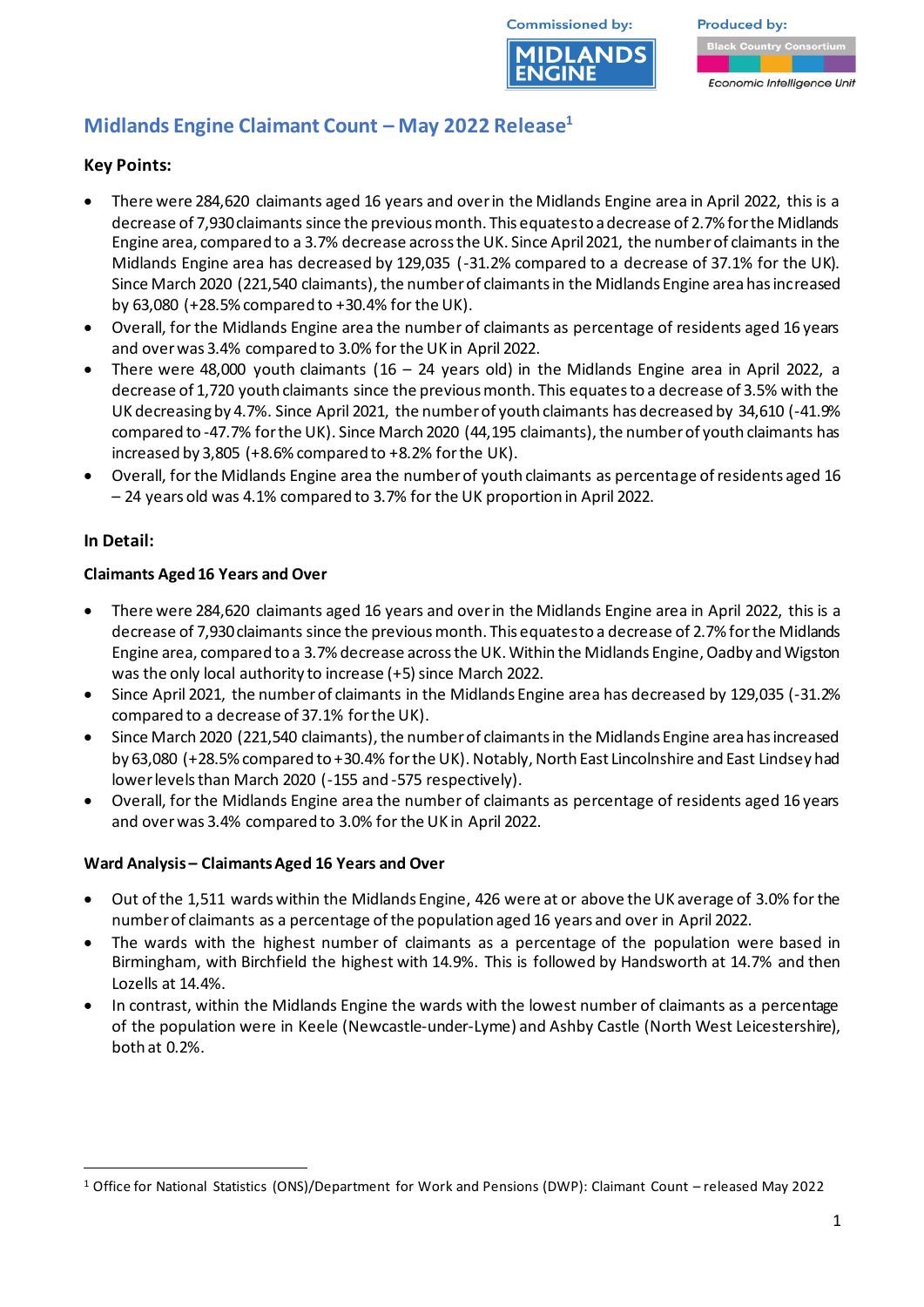**Commissioned by:** 



**Produced by:** 

Economic Intelligence Unit

**The following map shows claimants as a percentage of residents aged 16 years and over in April 2022 across the Midlands Engine:**



C Crown Copyright and database right [2022]. Ordnance Survey [100046698]<br>You are not permitted to copy, sub-license, distribute or sell any of this data to third parties in any form

### **Youth Claimants (Aged 16 – 24 Years Old)**

- There were 48,000 youth claimants (16 24 years old) in the Midlands Engine area in April 2022, a decrease of 1,720 youth claimants since the previous month. This equates to a decrease of 3.5% with the UK decreasing by 4.7%. Within the Midlands Engine, 58 local authorities decreased and 3local authorities remained the same. The 4 local authorities that increased were Oadby and Wigston (+5), Lichfield (+5), Mansfield (+10) and Cannock Chase (+20).
- Since April 2021, the number of youth claimants has decreased by 34,610 (-41.9% compared to -47.7% for the UK).
- Since March 2020 (44,195 claimants), the number of youth claimants has increased by 3,805 (+8.6% compared to +8.2% for the UK). Notably, 23 local authorities were lower than March 2020 levels and a further 5 were at the same level.
- Overall, for the Midlands Engine area the number of youth claimants as percentage of residents aged 16 – 24 years old was 4.1% compared to 3.7% for the UK proportion in April 2022.

#### **Ward Analysis – Youth Claimants**

• Out of the 1,511 wards within the Midlands Engine, 590 were at or above the UK average of 3.7% for the number of claimants as a percentage of the population aged 16 – 24 years and over in April 2022.